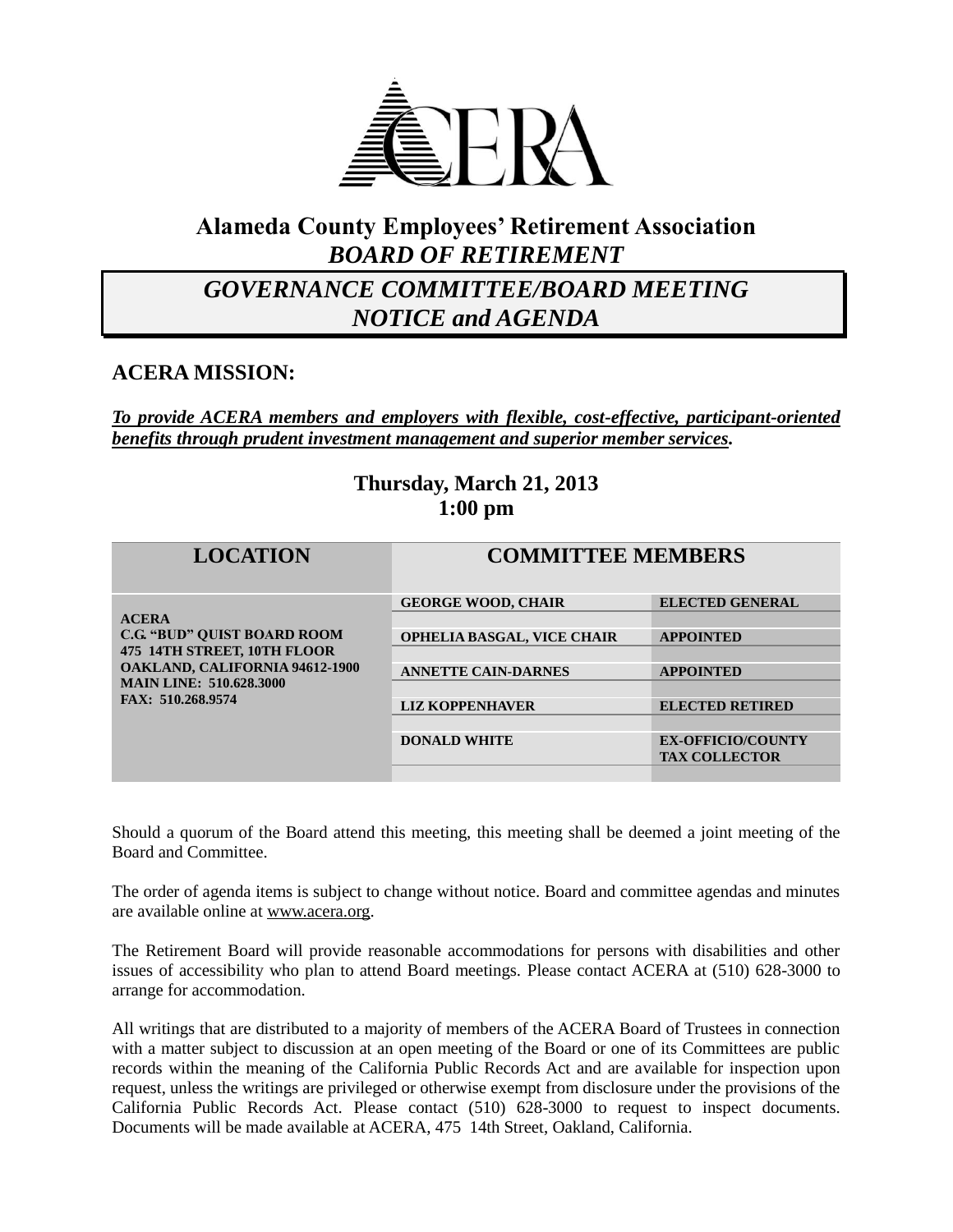# *GOVERNANCE COMMITTEE/BOARD MEETING*

**NOTICE and AGENDA, Page 2 of 3 – Thursday, March 21, 2013**

#### **Call to Order:** 1:00 pm

#### **Action Items: Matters for Discussion and Possible Motion by the Committee**

- 1. Review, Discussion, and Possible Motion to Adopt the Amendments, if any, and renew the *ACERA Membership Policy*
	- Recommendation The Governance Committee advises the Board of Retirement that it finds the content of the *ACERA Membership Policy* is appropriate and continues to meet the needs of ACERA and should be renewed with revisions as recommended by Staff.

– Robert Gaumer

- 2. Review, Discussion, and Possible Motion to Adopt the Amendments, if any, and renew the *Board Elections Policy*
	- Recommendation The Governance Committee advises the Board of Retirement that it finds the content of the *Board Elections Policy* is appropriate and continues to meet the needs of ACERA and should be renewed with revisions as recommended by Staff.

– Robert Gaumer

- 3. Review, Discussion, and Possible Motion to Adopt the Amendments, if any, and renew the *Media Policy*
	- Recommendation The Governance Committee advises the Board of Retirement that it finds the content of the *Media Policy* is appropriate and continues to meet the needs of ACERA and should be renewed with revisions as recommended by Staff.

– Robert Gaumer

- 4. Review, Discussion, and Possible Motion to Adopt the Amendments, if any, and renew the *Service Provider Policy*
	- Recommendation The Governance Committee advises the Board of Retirement that it finds the content of the *Service Provider Policy* is appropriate and continues to meet the needs of ACERA and should be renewed with revisions as recommended by Staff.

– Robert Gaumer